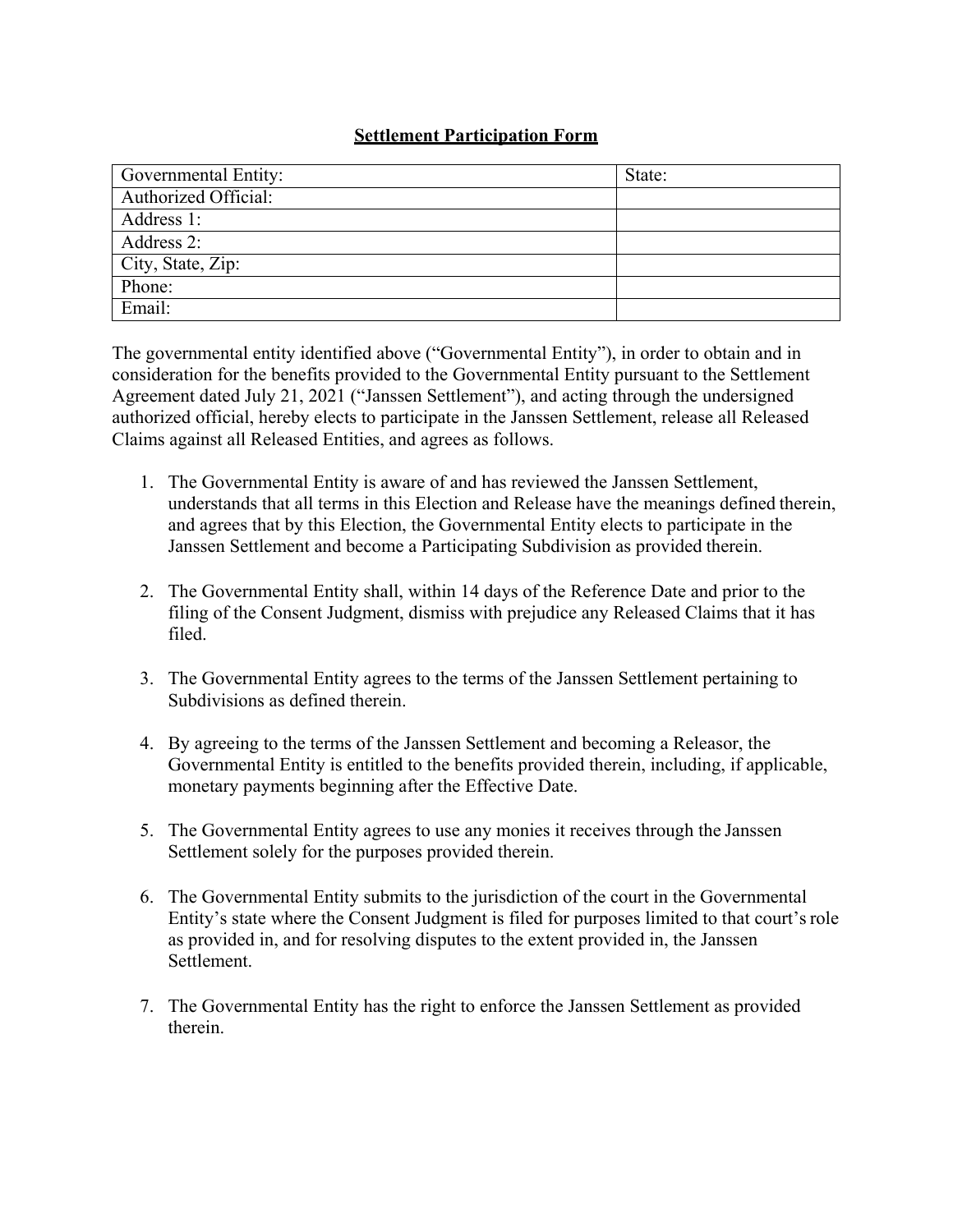- 8. The Governmental Entity, as a Participating Subdivision, hereby becomes a Releasor for all purposes in the Janssen Settlement, including but not limited to all provisions of Section IV (Release), and along with all departments, agencies, divisions, boards, commissions, districts, instrumentalities of any kind and attorneys, and any person in their official capacity elected or appointed to serve any of the foregoing and any agency, person, or other entity claiming by or through any of the foregoing, and any other entity identified in the definition of Releasor, provides for a release to the fullest extent of its authority. As a Releasor, the Governmental Entity hereby absolutely, unconditionally, and irrevocably covenants not to bring, file, or claim, or to cause, assist or permit to be brought, filed, or claimed, or to otherwise seek to establish liability for any Released Claims against any Released Entity in any forum whatsoever. The releases provided for in the Janssen Settlement are intended by the Parties to be broad and shall be interpreted so as to give the Released Entities the broadest possible bar against any liability relating in any way to Released Claims and extend to the full extent of the power of the Governmental Entity to release claims. The Janssen Settlement shall be a complete bar to any Released Claim.
- 9. In connection with the releases provided for in the Janssen Settlement, each Governmental Entity expressly waives, releases, and forever discharges any and all provisions, rights, and benefits conferred by any law of any state or territory of the United States or other jurisdiction, or principle of common law, which is similar, comparable, or equivalent to § 1542 of the California Civil Code, which reads:

**General Release; extent.** A general release does not extend to claims that the creditor or releasing party does not know or suspect to exist in his or her favor at the time of executing the release that, if known by him or her, would have materially affected his or her settlement with the debtor or released party.

A Releasor may hereafter discover facts other than or different from those which it knows, believes, or assumes to be true with respect to the Released Claims, but each Governmental Entity hereby expressly waives and fully, finally, and forever settles, releases and discharges, upon the Effective Date, any and all Released Claims that may exist as of such date but which Releasors do not know or suspect to exist, whether through ignorance, oversight, error, negligence or through no fault whatsoever, and which, if known, would materially affect the Governmental Entities' decision to participate in the Janssen Settlement.

10. Nothing herein is intended to modify in any way the terms of the Janssen Settlement, to which Governmental Entity hereby agrees. To the extent this Election and Release is interpreted differently from the Janssen Settlement in any respect, the Janssen Settlement controls.